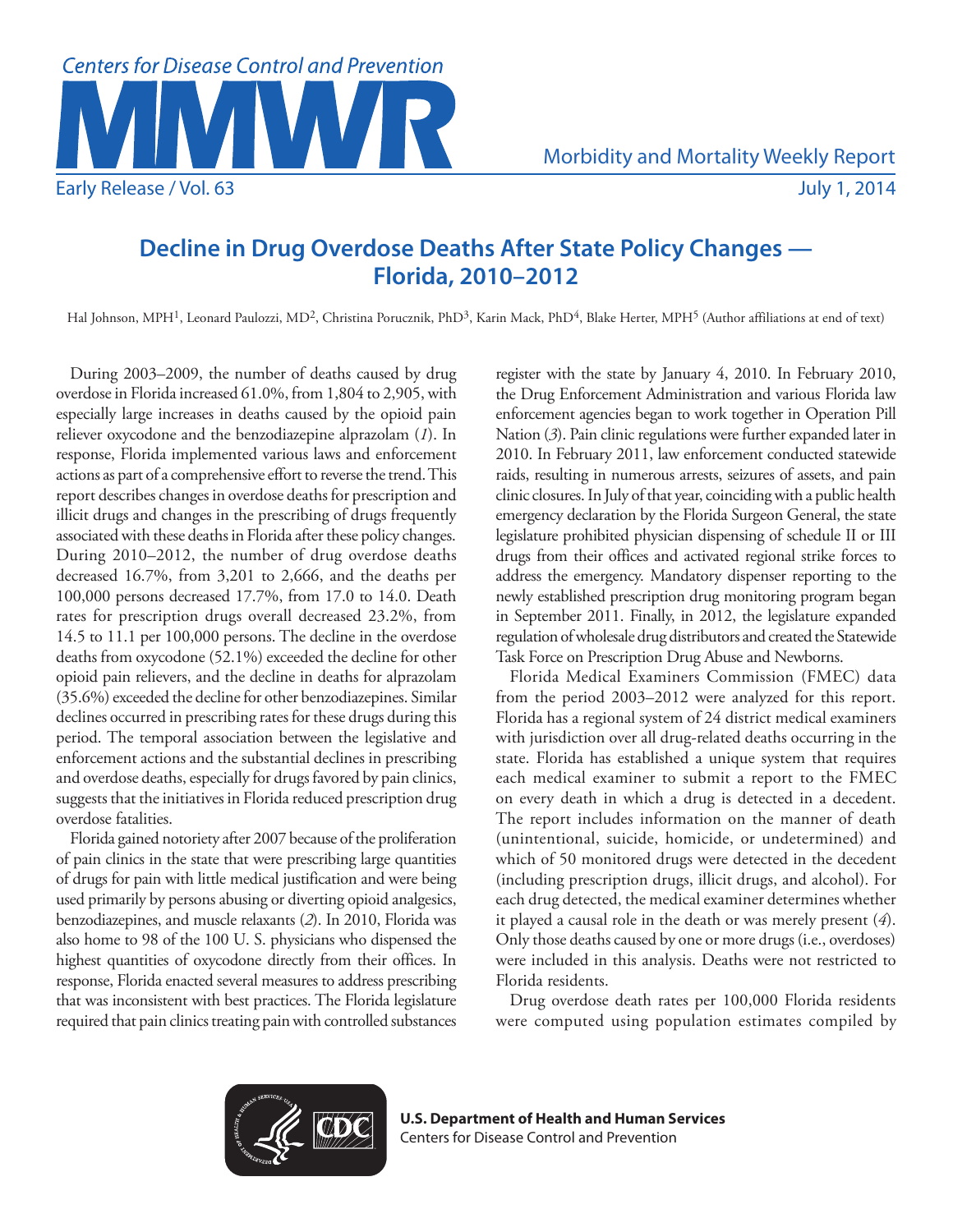the Florida Department of Health in consultation with the Florida Legislature's Office of Economic and Demographic Research.\* Rates were calculated for deaths caused by all drugs, all prescription drugs, opioid analgesics (including oxycodone, methadone, hydrocodone, morphine, and hydromorphone), benzodiazepines (including alprazolam), carisoprodol (a muscle relaxant), illicit drugs (including heroin and cocaine), and alcohol. Most deaths included more than one drug, so rates (including those for alcohol) refer to deaths involving a drug type irrespective of whether they were single or multidrug overdoses. The statistical significance of changes in death rates from 2010 to 2012 was assessed using z-tests.

Rates of prescribing selected prescription drugs in Florida were calculated from statewide estimates of prescription counts from the IMS Health National Prescription Audit (NPA). NPA provides state level estimates of the numbers of prescriptions filled during 2008–2012. NPA estimates are based on a sample of approximately 57,000 pharmacies, which fill nearly 80% of the retail prescriptions in the United States. Confidence limits for the estimates are not available. All prescriptions, including refills, dispensed at retail pharmacies were included (*5*). Prescriptions were not restricted to those for Florida residents.

The rate of drug overdose deaths increased 58.9% during 2003–2010. The number of drug overdose deaths decreased 16.7%, from 3,201 to 2,666, and the rate decreased 17.7% during 2010 and 2012 (Table 1, Figure 1). This change was largely attributable to the decrease in prescription drugrelated deaths, which peaked at 2,722 in 2010 and decreased to 2,116 in 2012. The prescription drug overdose death rate decreased 23.2% to 11.1 per 100,000 persons, the lowest rate since 2007. Opioid analgesic overdose deaths declined from 2,560 to 1,892, with a corresponding rate decrease of 27.0%. Oxycodone, methadone, and hydrocodone rates decreased, whereas morphine and hydromorphone rates increased. Benzodiazepine overdose death rates decreased 28.4%, with alprazolam rates down 35.6%. The rate of carisoprodol-related deaths also declined, but not significantly. Prescribing declined for drugs whose overdose rate declined and increased for drugs whose overdose rate increased. For example, oxycodone prescribing declined 24.0%, whereas morphine prescribing increased 37.6%. Overall illicit drug overdose death rates did not change significantly, although heroin overdose deaths increased from 48 to 108, a change from 0.3 to 0.6 per 100,000 persons. Alcohol overdose death rates were unchanged. The semiannual time trends in overdose rates for specific drugs indicate a steady decline beginning in 2011 rather than an abrupt decline following any one of the legislative and enforcement actions taken in Florida (Figure 2).

#### What is already known on this topic?

From 2003 to 2009, the number of deaths caused by drug overdose in Florida increased 61.0%, from 1,804 to 2,905. In 2010, Florida's legislature implemented laws regulating pain clinics, and in 2011, prohibited prescribers from dispensing opioid analgesics from their offices.

## What is added by this report?

After the implementation of legislation, overdose death rates for opioid analgesics declined 27.0%, from 13.6 to 9.9 per 100,000 persons, and overdose death rates for benzodiazepines declined 28.4%, from 6.9 to 5.0 per 100,000 persons. Heroin overdose death rates increased 122.4%, from 0.3 to 0.6 per 100,000, but the overall drug overdose death rate declined 17.7%, from 17.0 to 14.0 per 100,000.

### What are the implications for public health practice?

State legislation that establishes oversight over pain management clinics or describes specific registration, licensure, or ownership requirements for such clinics, coupled with restrictions on dispensing controlled substances by prescribers, are promising interventions to limit prescription drug overdose deaths.

Although the oxycodone overdose death rate decreased across all demographic groups, the greatest declines were among males (57.0%) and non-Hispanic whites (52.6%) (Table 2). Decedents who were aged 0–24 years (67.0%) and 25–34 years (66.7%) showed larger decreases than older decedents. The rate of deaths ruled unintentional showed a larger decrease (53.9%) than those of suicide (37.8%) or undetermined intent (29.0%). Additionally, the rate of deaths in which oxycodone and alprazolam were both identified as causal declined 61.5%.

## **Discussion**

This analysis showed that policy changes in Florida were followed by declines in the prescribing of drugs, especially those favored by Florida prescribing dispensers and pain clinics, as well as by declines in overdose deaths involving those drugs. Florida has reported that approximately 250 pain clinics were closed by 2013, and the number of high-volume oxycodone dispensing prescribers declined from 98 in 2010 to 13 in 2012 and zero in 2013 (*2*). Law enforcement agencies in Florida also reported that rates of drug diversion (i.e., channeling of prescription drugs to illicit markets) declined during 2010– 2012 (*6*). Preliminary data for the first half of 2013 from the FMEC indicate a continued decline in oxycodone and alprazolam overdose deaths (*4*). These changes might represent the first documented substantial decline in drug overdose mortality in any state during the past 10 years.

Although the combined state initiatives were followed by the desired effect, determining the extent of each policy's contribution to the decline in overdose deaths in Florida is not \*Data available at [http://www.floridacharts.com/flquery/population/](http://www.floridacharts.com/flquery/population/populationrpt.aspx)

[populationrpt.aspx.](http://www.floridacharts.com/flquery/population/populationrpt.aspx)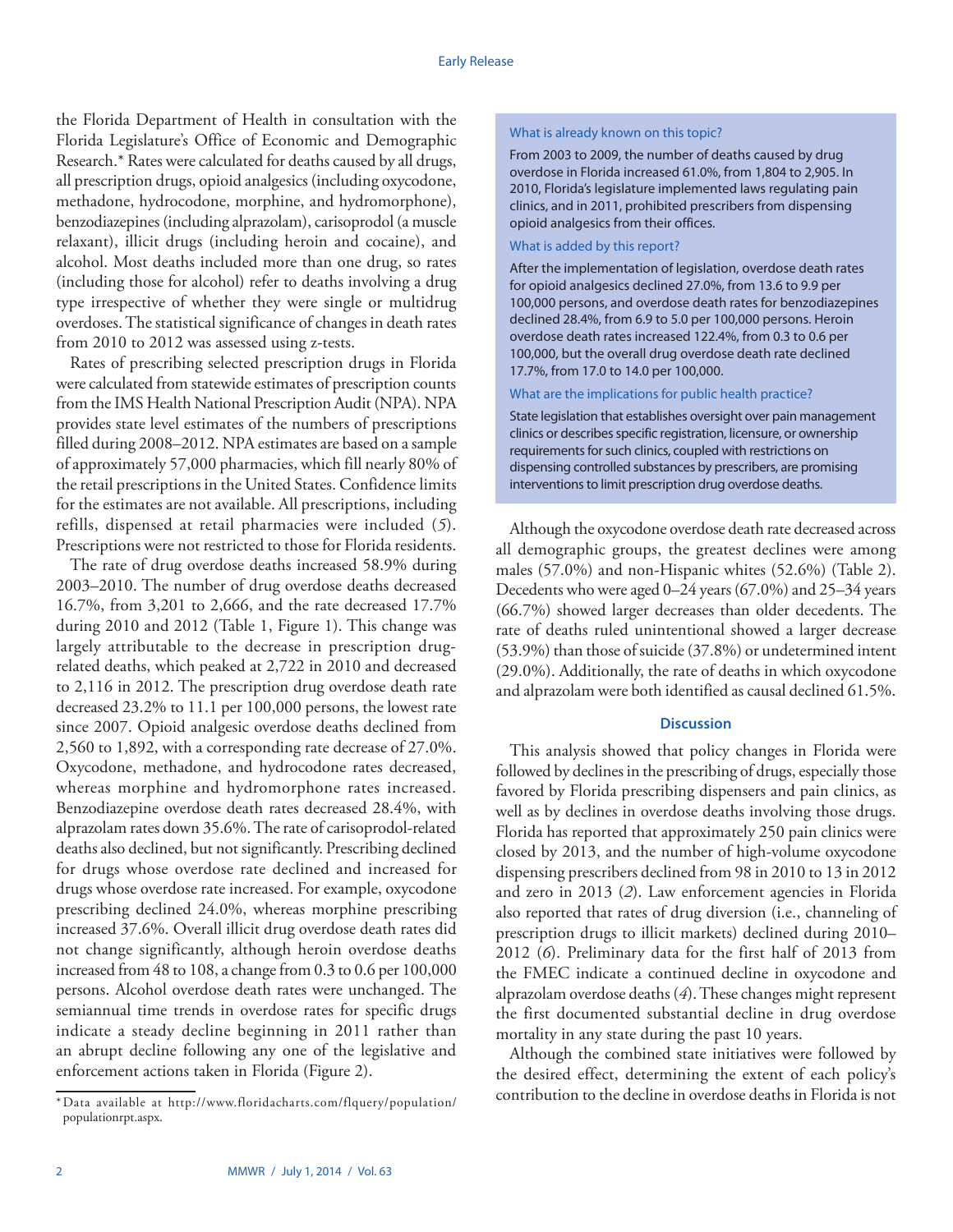#### Early Release

|                           | Year                     |                                  |                          |                          |                          |               |               |               |               | % change      |                        |
|---------------------------|--------------------------|----------------------------------|--------------------------|--------------------------|--------------------------|---------------|---------------|---------------|---------------|---------------|------------------------|
| Substance                 | 2003                     | 2004                             | 2005                     | 2006                     | 2007                     | 2008          | 2009          | 2010          | 2011          | 2012          | 2010 to<br>2012        |
| <b>Prescription drugs</b> | 7.3<br>1,239             | 8.2<br>1,436                     | 8.6<br>1,534             | 9.5<br>1,730             | 10.9<br>2,012            | 11.8<br>2,195 | 13.3<br>2,496 | 14.5<br>2,722 | 13.5<br>2,560 | 11.1<br>2,116 | $-23.2^{6}$<br>$-22.3$ |
| Opioid analgesics         | 6.7                      | 7.7                              | 7.9                      | 8.8                      | 10.2                     | 10.9          | 12.4          | 13.6          | 12.5          | 9.9           | $-27.05$               |
|                           | 1,142                    | 1,347                            | 1,405                    | 1,608                    | 1,891                    | 2,037         | 2,323         | 2,560         | 2,359         | 1,892         | $-26.1$                |
| Oxycodone                 | 1.8                      | 1.9                              | 1.9                      | 2.7                      | 3.8                      | 5.0           | 6.3           | 8.1           | 6.6           | 3.9           | $-52.15$               |
|                           | 299                      | 340                              | 340                      | 496                      | 705                      | 941           | 1,185         | 1,516         | 1,247         | 735           | $-51.5$                |
| Rx rate                   |                          | $\overbrace{\qquad \qquad }^{}$  |                          |                          | $\overline{\phantom{m}}$ | 21,571        | 23,195        | 26,049        | 24,456        | 19,790        | $-24.0$                |
| Methadone                 | 2.1                      | 3.2                              | 3.5                      | 3.9                      | 4.2                      | 3.7           | 3.8           | 3.7           | 3.6           | 2.7           | $-27.26$               |
|                           | 367                      | 556                              | 620                      | 716                      | 785                      | 693           | 720           | 694           | 691           | 511           | $-26.4$                |
| Rx rate                   |                          | $\overbrace{\phantom{12322111}}$ | $\overline{\phantom{m}}$ |                          | $\overline{\phantom{m}}$ | 1,674         | 1,802         | 1,950         | 1,986         | 1,760         | $-9.8$                 |
| Hydrocodone               | 1.1                      | 1.3                              | 1.2                      | 1.3                      | 1.4                      | 1.4           | 1.4           | 1.7           | 1.6           | 1.3           | $-23.16$               |
|                           | 180                      | 228                              | 221                      | 236                      | 264                      | 270           | 265           | 315           | 307           | 245           | $-22.2$                |
| Rx rate                   |                          |                                  |                          |                          | $\overline{\phantom{m}}$ | 34,409        | 34,335        | 33,184        | 32,685        | 29,970        | $-9.7$                 |
| Morphine                  | 1.3                      | 1.2                              | 1.4                      | 1.3                      | 1.4                      | 1.6           | 1.6           | 1.4           | 1.8           | 2.2           | 56.2 <sup>6</sup>      |
|                           | 217                      | 216                              | 247                      | 229                      | 255                      | 300           | 302           | 262           | 345           | 414           | 58.0                   |
| Rx rate                   |                          |                                  |                          |                          | $\overline{\phantom{m}}$ | 2,222         | 2,564         | 2,693         | 3,028         | 3,706         | 37.6                   |
| Hydromorphone             | 0.1                      | 0.1                              | 0.1                      | 0.2                      | 0.2                      | 0.2           | 0.3           | 0.3           | 0.5           | 0.9           | 189.9 <sup>§</sup>     |
|                           | 12                       | 20                               | 24                       | 31                       | 36                       | 41            | 64            | 60            | 99            | 176           | 193.3                  |
| Rx rate                   | $\overline{\phantom{0}}$ |                                  | $\overline{\phantom{0}}$ | $\overline{\phantom{0}}$ |                          | 863           | 1,109         | 1,133         | 1,403         | 1,790         | 58.0                   |
| Other opioid analgesics   | 1.6                      | 1.5                              | 1.4                      | 1.4                      | 1.4                      | 1.7           | 1.5           | 2.1           | 2.2           | 2.0           | $-4.5$                 |
|                           | 276                      | 268                              | 257                      | 249                      | 267                      | 313           | 288           | 386           | 411           | 373           | $-3.4$                 |
| Benzodiazepines           | 2.2                      | 2.6                              | 3.2                      | 3.5                      | 4.0                      | 5.0           | 5.9           | 6.9           | 6.8           | 5.0           | $-28.45$               |
|                           | 376                      | 460                              | 574                      | 632                      | 743                      | 929           | 1,099         | 1,305         | 1,294         | 945           | $-27.6$                |
| Alprazolam                | 1.3                      | 1.8                              | 2.3                      | 2.5                      | 3.1                      | 3.8           | 4.4           | 5.2           | 5.0           | 3.4           | $-35.65$               |
|                           | 226                      | 310                              | 414                      | 456                      | 572                      | 705           | 822           | 981           | 947           | 639           | $-34.9$                |
| Rx rate                   | $\overline{\phantom{0}}$ | $\overline{\phantom{0}}$         | $\overline{\phantom{0}}$ | $\overline{\phantom{0}}$ | $\overline{\phantom{m}}$ | 21,319        | 22,503        | 23,681        | 23,114        | 21,041        | $-11.1$                |
| Other benzodiazepines     | 1.1                      | 1.1                              | 1.2                      | 1.3                      | 1.4                      | 1.8           | 2.2           | 2.4           | 3.0           | 2.3           | $-5.0$                 |
|                           | 192                      | 198                              | 222                      | 235                      | 258                      | 328           | 406           | 459           | 565           | 441           | $-3.9$                 |
| Carisoprodol              | 0.3                      | 0.5                              | 0.5                      | 0.4                      | 0.5                      | 0.5           | 0.5           | 0.6           | 0.8           | 0.5           | $-19.0$                |
|                           | 45                       | 81                               | 96                       | 74                       | 88                       | 84            | 98            | 111           | 153           | 91            | $-18.0$                |
| Rx rate                   |                          | $\overline{\phantom{0}}$         | $\overline{\phantom{0}}$ | $\overline{\phantom{0}}$ | $\overline{\phantom{m}}$ | 4,585         | 4,719         | 4,883         | 4,668         | 3,649         | $-25.3$                |
| Illicit drugs             | 4.3                      | 4.4                              | 4.9                      | 5.1                      | 5.1                      | 4.1           | 3.4           | 3.6           | 3.9           | 3.8           | 5.5                    |
|                           | 737                      | 771                              | 882                      | 936                      | 935                      | 768           | 635           | 678           | 739           | 724           | 6.8                    |
| Heroin                    | 1.3                      | 0.9                              | 0.6                      | 0.4                      | 0.5                      | 0.6           | 0.5           | 0.3           | 0.3           | 0.6           | 122.4 <sup>§</sup>     |
|                           | 230                      | 150                              | 109                      | 78                       | 93                       | 119           | 95            | 48            | 57            | 108           | 125.0                  |
| Cocaine                   | 3.2                      | 3.4                              | 4.1                      | 4.5                      | 4.6                      | 3.5           | 2.8           | 3.0           | 3.2           | 2.9           | $-3.1$                 |
|                           | 541                      | 591                              | 732                      | 829                      | 843                      | 648           | 529           | 561           | 604           | 550           | $-2.0$                 |
| Ethanol (alcohol)         | 1.6                      | 1.7                              | 1.9                      | 2.1                      | 2.5                      | 2.6           | 3.0           | 3.0           | 3.1           | 3.0           | $-0.8$                 |
|                           | 279                      | 293                              | 343                      | 378                      | 466                      | 489           | 559           | 572           | 590           | 574           | 0.3                    |
| All substances¶           | 10.7                     | 11.8                             | 12.4                     | 13.3                     | 14.4                     | 14.7          | 15.8          | 17.0          | 16.5          | 14.0          | $-17.76$               |
|                           | 1,829                    | 2,056                            | 2,210                    | 2,427                    | 2,670                    | 2,742         | 2,960         | 3,201         | 3,120         | 2,666         | $-16.7$                |

**TABLE 1. Overdose death rates,\* number of overdose deaths, and prescribing (Rx) rates† for selected substances, by year — Florida, 2003–2012**

\* Per 100,000 population, based on Florida Department of Health resident population estimates, available at [http://www.floridacharts.com/flquery/population/](http://www.floridacharts.com/flquery/population/populationrpt.aspx) [populationrpt.aspx.](http://www.floridacharts.com/flquery/population/populationrpt.aspx) The source of overdose death data is the Florida Medical Examiners Commission.

 $^\dagger$  Per 100,000 population, based on Florida Department of Health resident population estimates. The source of prescribing data is IMS Health's National Prescription Audit.  $§$  Change in rate is statistically significant at  $p<0.001$ . Changes in prescribing rates were not tested.

¶ Many deaths had more than one drug contributing to the death; thus, the sum of the rates in each column exceeds the total death rate.

possible. Declines in overdoses of oxycodone might also have been related to the transition in late 2010 to a formulation of extended-release oxycodone designed to be abuse-resistant (*7*), but most of the decline in oxycodone prescribing and overdoses occurred after 2011. The increase in deaths associated with heroin and hydromorphone and morphine after 2010 might be a sign of a switch to use of alternative opioids. However, the effect of such a switch was limited: 668 fewer opioid analgesic overdose deaths occurred in 2012, compared with 60 more heroin deaths. Heroin deaths fluctuated widely during 2003–2012, so other factors might be involved. Moreover,

other states that did not experience declines in prescription opioid deaths have reported increases in heroin overdose deaths during 2010–2012 (*8*). National data indicate a substantial increase in heroin overdose deaths during 2010–2011 (CDC WONDER, unpublished data, 2014).

The findings in this report are subject to at least five limitations. First, rates might be overestimated by the inclusion of nonstate residents, but the impact of this factor on trends is likely to be small (Florida Medical Examiners Commission, unpublished data, 2005–2008). Second, deaths from heroin might be underestimated because only the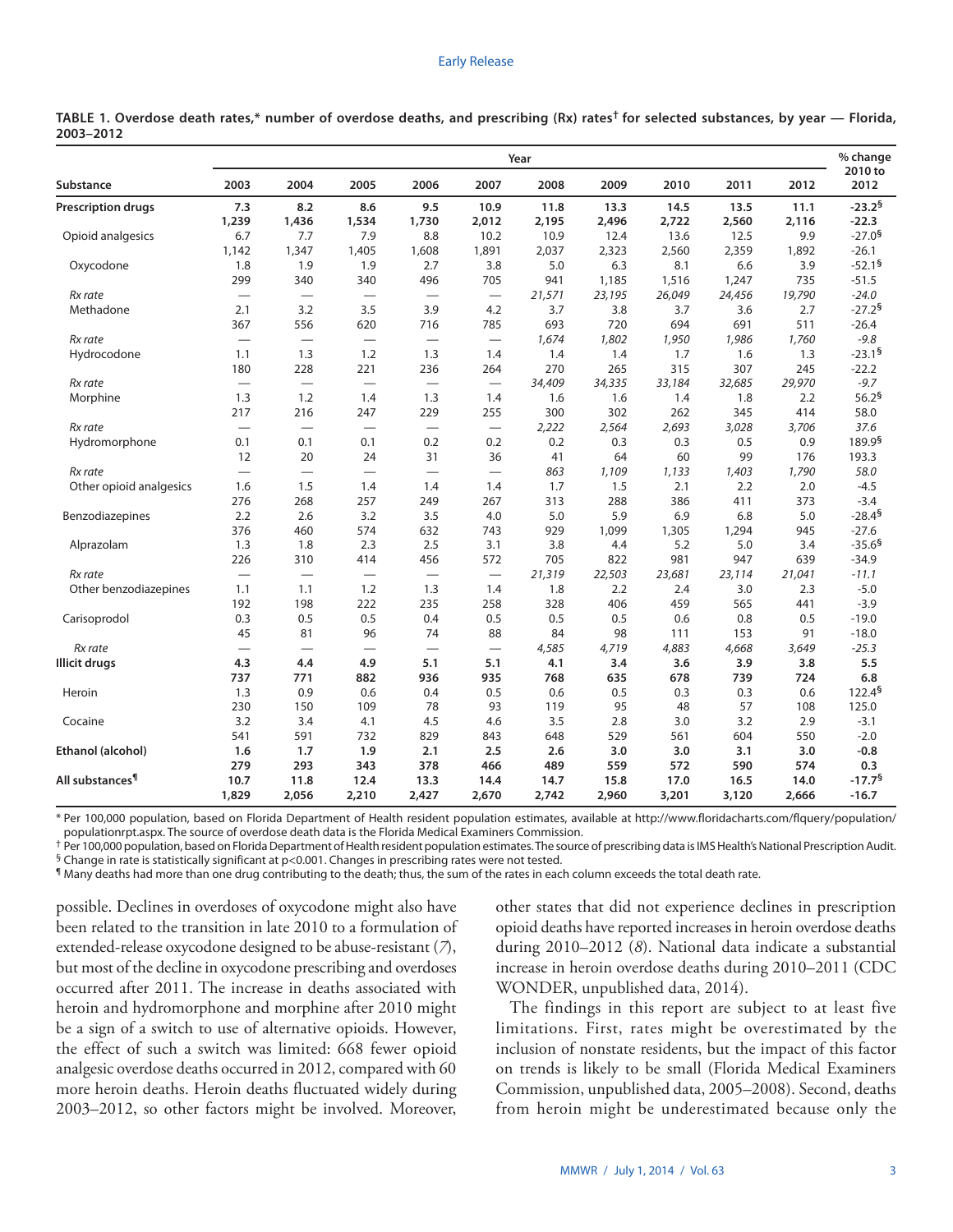#### Early Release



#### **FIGURE 1. Overdose death rates\* for selected substances, by year — Florida, 2003–2012†**

\* Per 100,000 population. Based on Florida Department of Health resident population estimates, available at [http://www.floridacharts.com/flquery/population/](http://www.floridacharts.com/flquery/population/populationrpt.aspx) [populationrpt.aspx.](http://www.floridacharts.com/flquery/population/populationrpt.aspx)<br><sup>†</sup> The source of overdose death data is the Florida Medical Examiners Commission.

|                           |      | 2010 | 2012 | % change |         |
|---------------------------|------|------|------|----------|---------|
| Characteristic            | Rate | No.  | Rate | No.      | in rate |
| Sex                       |      |      |      |          |         |
| Female                    | 5.1  | 487  | 2.9  | 287      | $-41.8$ |
| Male                      | 11.2 | 1029 | 4.8  | 448      | $-57.0$ |
| Age group (yrs)           |      |      |      |          |         |
| $0 - 24$                  | 2.7  | 156  | 0.9  | 52       | $-67.0$ |
| $25 - 34$                 | 17.3 | 394  | 5.8  | 136      | $-66.7$ |
| $35 - 44$                 | 14.4 | 349  | 6.4  | 151      | $-55.7$ |
| $45 - 54$                 | 15.0 | 412  | 8.4  | 225      | $-44.3$ |
| $\geq 55$                 | 3.6  | 205  | 2.9  | 171      | $-19.2$ |
| Race/Ethnicity            |      |      |      |          |         |
| White, non-Hispanic       | 13.2 | 1446 | 6.3  | 683      | $-52.6$ |
| Black/Other, non-Hispanic | 1.3  | 46   | 1.0  | 37       | $-21.4$ |
| Hispanic                  | 0.6  | 24   | 0.3  | 15       | $-39.8$ |
| <b>Manner of death</b>    |      |      |      |          |         |
| Unintentional             | 7.2  | 1347 | 3.3  | 628      | $-53.9$ |
| Suicide                   | 0.7  | 124  | 0.4  | 78       | $-37.8$ |
| Undetermined              | 0.2  | 39   | 0.1  | 28       | $-29.0$ |
| Oxycodone and alprazolam  | 3.3  | 627  | 1.3  | 244      | $-61.5$ |
| <b>Total</b>              | 8.1  | 1516 | 3.9  | 735      | $-52.1$ |

| TABLE 2. Oxycodone overdose death rate* and number of deaths, by selected |  |  |  |  |
|---------------------------------------------------------------------------|--|--|--|--|
| characteristics - Florida, 2010 and 2012 <sup>†</sup>                     |  |  |  |  |

\* Per 100,000 population. Based on Florida Department of Health resident population estimates, available at [http://www.floridacharts.com/flquery/population/populationrpt.aspx.](http://www.floridacharts.com/flquery/population/populationrpt.aspx) † The source of overdose death data is the Florida Medical Examiners Commission.

metabolites of heroin, such as morphine, are usually present in postmortem toxicology specimens. For prescription drug overdose deaths, however, the FMEC data provide a more complete accounting than death certificates (*9*). Third, prescription counts are estimated by a proprietary method and therefore include an undisclosed amount of error. Fourth, the role of other factors that might have affected prescribing and/or overdose death rates during this period (e.g., greater awareness of the problem) could not be evaluated. The absence of similar recent drug-specific overdose mortality data from other states precluded a comparison with other jurisdictions not making policy changes. Finally, the data sources available for this investigation did not permit any assessment of potential unintended consequences of these policy changes, such as reduction of access to pain medication for legitimate prescribing indications.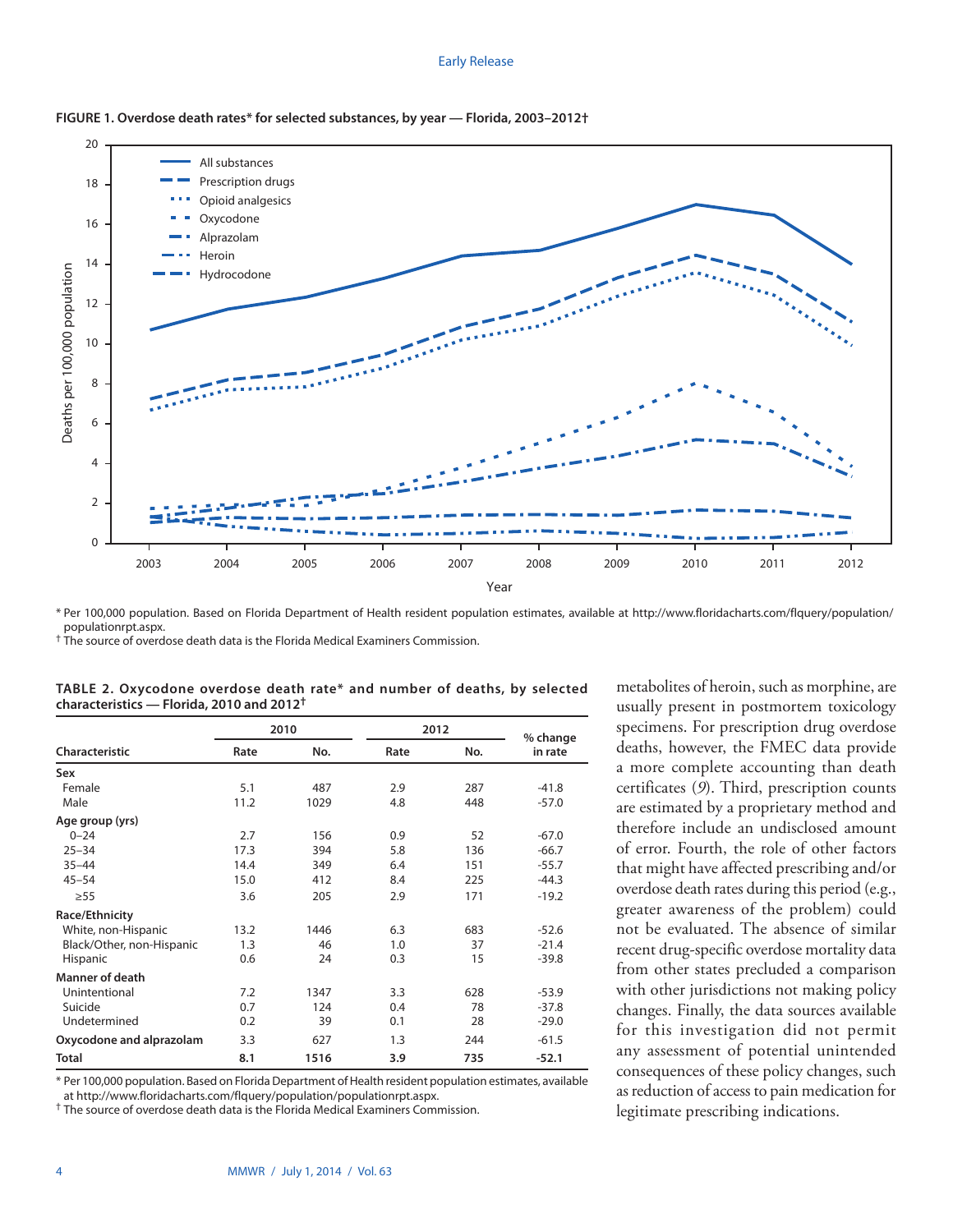#### Early Release





\* Per 100,000 population. Based on Florida Department of Health resident population estimates, available at [http://www.floridacharts.com/flquery/population/](http://www.floridacharts.com/flquery/population/populationrpt.aspx)

<sup>†</sup> The source of overdose death data is the Florida Medical Examiners Commission.

A. January 4, 2010. Pain clinics must register.

B. February, 2010. Operation Pill Nation: U.S. Drug Enforcement Agency and state and local law enforcement begin investigation of pain clinics.

C. October 1, 2010. Pain clinic regulation expanded.

D. February 23, 2011. Operation Pill Nation: joint law enforcement raids begin.

E. July 1, 2011. Physician dispensing prohibited and statewide regional strike forces activated.

F. September 1, 2011. Mandatory reporting to prescription drug monitoring program begins.

G. July 1, 2012. Wholesale distributor regulations expanded.

Some of the measures introduced in Florida have been adopted by other states. For example, the number of states with pain clinic laws increased from three in 2010 to 11 in 2013 (*10*). However, more rigorous evaluations of such interventions using comparison populations are necessary. At present, state legislation that establishes oversight over pain management clinics or describes specific registration, licensure, or ownership requirements for such clinics, coupled with restrictions on dispensing controlled substances by prescribers, can be considered promising interventions to reduce prescription drug overdose deaths.

<sup>1</sup>Hal Johnson Consulting and Division of Disease Control and Health Promotion, Florida Department of Health; 2Division of Unintentional Injury Prevention, National Center for Injury Prevention and Control, CDC; <sup>3</sup>Department of Family and Preventive Medicine, University of Utah; <sup>4</sup>Division of Analysis, Research, and Practice Integration, National Center for Injury Prevention and Control, CDC; <sup>5</sup>Bureau of Emergency Medical Oversight, Florida Department of Health (Corresponding author: Hal Johnson, [hal@hjc-epi.com](mailto:hal@hjc-epi.com), 850-566-0931)

#### **References**

- 1. CDC. Drug overdose deaths—Florida, 2003–2009. MMWR 2011;60:869–72.
- 2. Florida Office of the Attorney General. Statewide Task Force on Prescription Drug Abuse and Newborns, 2014 progress report. Tallahassee, FL: Florida Office of the Attorney General; 2014. Available at [http://www.myfloridalegal.com/webfiles.nsf/wf/jmee-9gus2x/\\$file/](http://www.myfloridalegal.com/webfiles.nsf/wf/jmee-9gus2x/$file/progressreportonline.pdf) [progressreportonline.pdf](http://www.myfloridalegal.com/webfiles.nsf/wf/jmee-9gus2x/$file/progressreportonline.pdf).